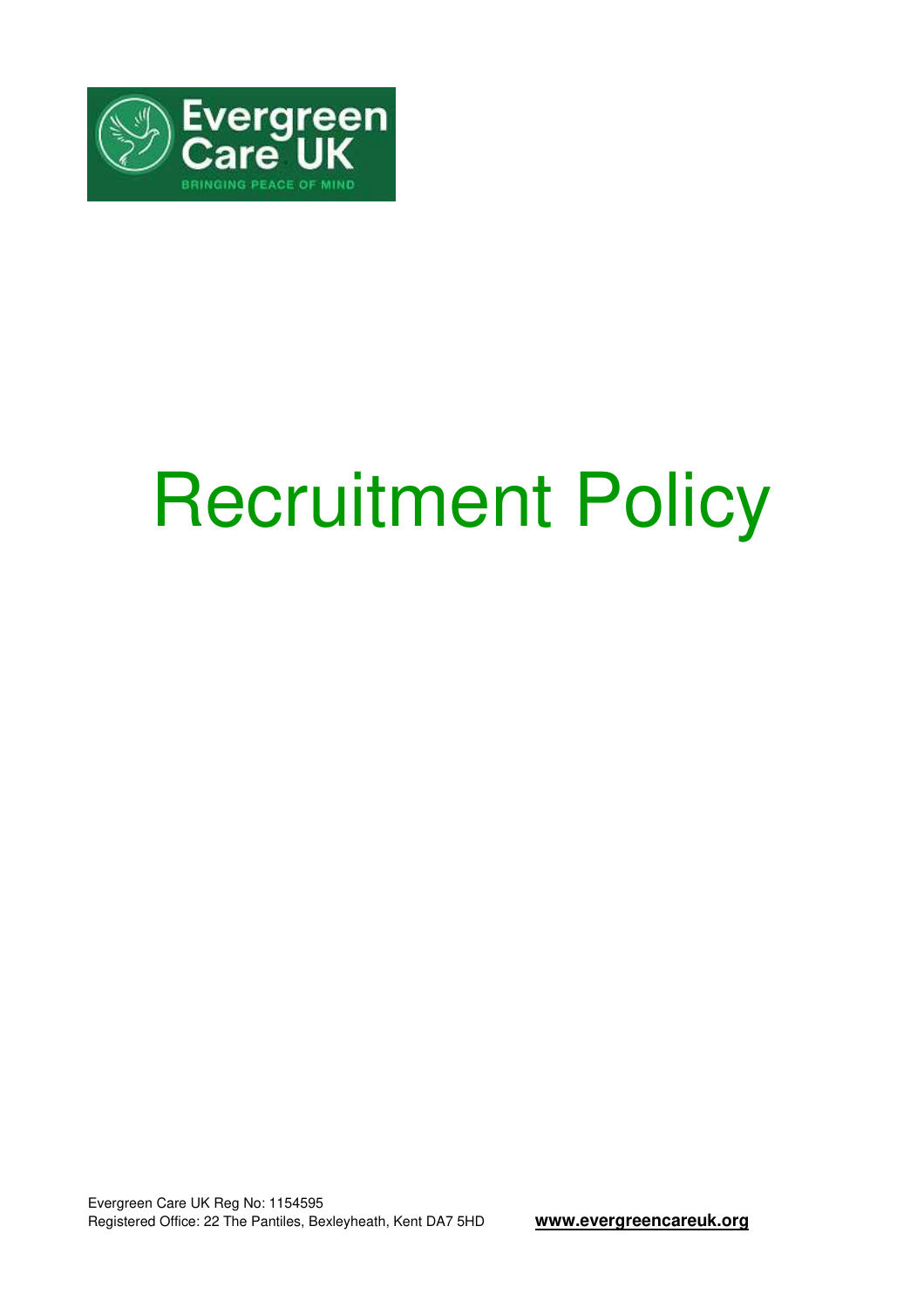# 1. INTRODUCTION.

Evergreen Care UK has eight Core Values which are embedded in the organisation's policies and procedures. We seek to ensure we recruit people, both volunteers and employees who understand and endorse our organisational values and endeavour to reflect these in all that we do. Attracting someone with the same values as our organisation is an important part of the selection and recruitment process.

It is our aim for the office to be a safe, happy enjoyable place to work with others. In the community it is vital that the care culture is extended to the worker who is working in other people's homes. The organisation seeks to let staff know that the work they do is highly valued, that they are readily supported and listened to, and their own needs and personal goals are encouraged and accommodated wherever possible.

# 2. JOB DESCRIPTION AND PERSON SPECIFICATION.

Before embarking on the process of recruitment it is important to ensure that there is an up to date job description for the post and a clearly drafted employee specification. The job description will describe the duties, responsibilities and level of seniority associated with the post. It is reviewed as part of the Appraisal and when there is a vacancy for the post. The employee specification will describe the type of qualifications, training, knowledge, experience, skills aptitudes and competencies required for the effective performance of the job.

Roles will be defined so that it is clear they are needed to achieve the overall aims of the organisation.

# 3. EQUALITIES AND DIVERSITY.

ECUK is committed to applying its Equalities and Diversity policy at all stages of recruitment and selection. Short listing, interviewing and selection will always be carried out without regard to gender, gender reassignment, marital status (including civil partnerships), pregnancy and maternity, race, ethnic origin, colour, nationality, national origin, disability, sexual orientation, religion or age. (This list is not exhaustive) Applicants for posts complete an Equal Opportunities record form, records of which are kept for monitoring purposes. After recording the information, the Equal Opportunities record form is destroyed.

Any candidate with a disability will not be excluded unless it is clear that the candidate is unable to perform a duty that is intrinsic to the role, having taken into account reasonable adjustments. Reasonable adjustments to the recruitment process will be made to ensure that no applicant is disadvantaged because of a disability.

#### 4. ADVERTISING POSTS.

Posts are advertised in various ways including:

- Local Churches.
- Website.
- Facebook.
- Local Partner organisations.
- E mail contacts.
- Bexley Voluntary Services Council.
- Volunteer Fairs.
- Ad Hoc enquiries.
- Local newspaper.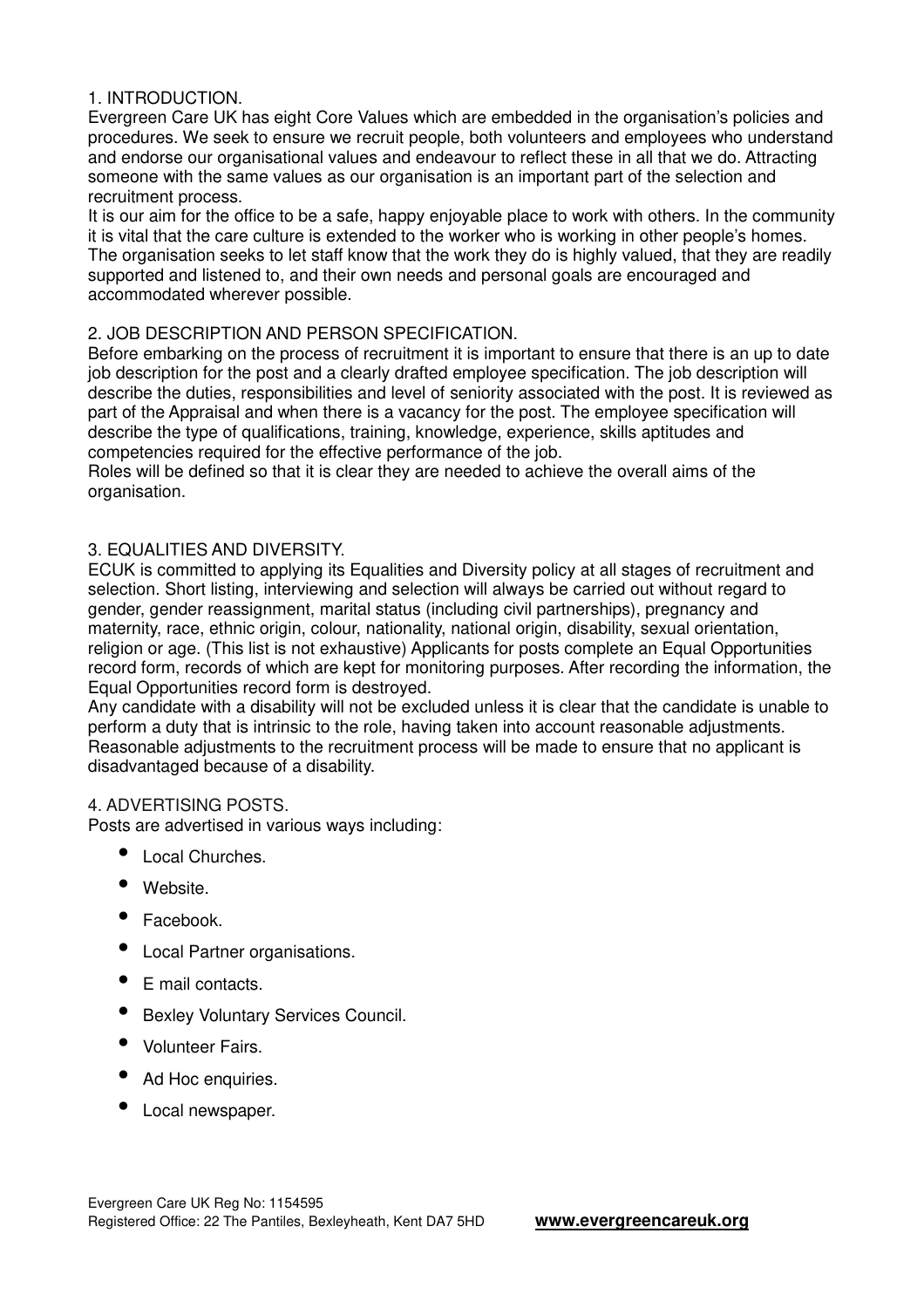#### 5.SHORTLISTING.

At least two people including a Manager will draw up a short list for interview. These people will also undertake the interview process.

# 6. RECRUITMENT INTERVIEWS.

Those conducting recruitment interviews will ensure that the questions that they ask job applicants are not in any way discriminatory or intrusive. The interview will focus on the needs of the job and skills needed to perform it effectively. A record of every recruitment interview must be made and passed to the Office Manager to be retained for a required period of time. On no account should any job offer be made during or at the end of an interview.

## 7. REFERENCES.

Character and competency references are essential, and no potential volunteer or employee can commence their role or post without these. In the event that a candidate has had work or volunteering experience in the care field in the last 10 years they must, as far as possible, provide a reference from this source.

Any offer of employment will be conditional on receipt of two satisfactory references, one of which should be from a previous employer if possible or relevant.

It is also important that the candidate satisfies checks of a right to work in the UK.

# 8. CRIMINAL RECORD CHECKS.

Each relevant offer of employment or a volunteer role will be subject to the provision of a satisfactory criminal records check, appropriate to the role, which is obtained via the Disclosure and Barring Service. Any convictions or offences with which a volunteer or member of staff is charged must be reported to ECUK immediately. This would also include a police caution, reprimand or warning. There is a cost involved with this which is paid for by paid workers.

#### 9. OFFERS OF EMPLOYMENT.

All offers of employment are subject to conditions set out in the offer letter and written statement of terms and conditions of employment.

#### 10. DATA PROTECTION.

The organisation processes personal data collected during the recruitment process in accordance with its Data Protection Policy and Recruitment of Ex-Offenders Policy.

In particular, data collected as part of the recruitment process is held securely and accessed by, and disclosed to, individuals only for the purposes of managing the recruitment exercise effectively to decide to whom to offer the job. Inappropriate access or disclosure of job applicant criteria constitutes a data breach and should be reported in accordance with the organisation's Data Protection Policy immediately. It may also constitute a disciplinary offence, which will be dealt with under the organisation's disciplinary procedure.

# 11. PROBATIONARY PERIODS.

All new paid employees are subject to a probationary period of 3 months. ECUK retains the right to extend this period if necessary. During the probationary period work performance and general suitability will be assessed and if it is satisfactory will result in confirmation of employment. The normal disciplinary and grievance procedures will not apply during the probationary period. During the first month of employment ECUK may terminate employment without formal notice. For the remaining duration of the probationary period one week's notice will be given.